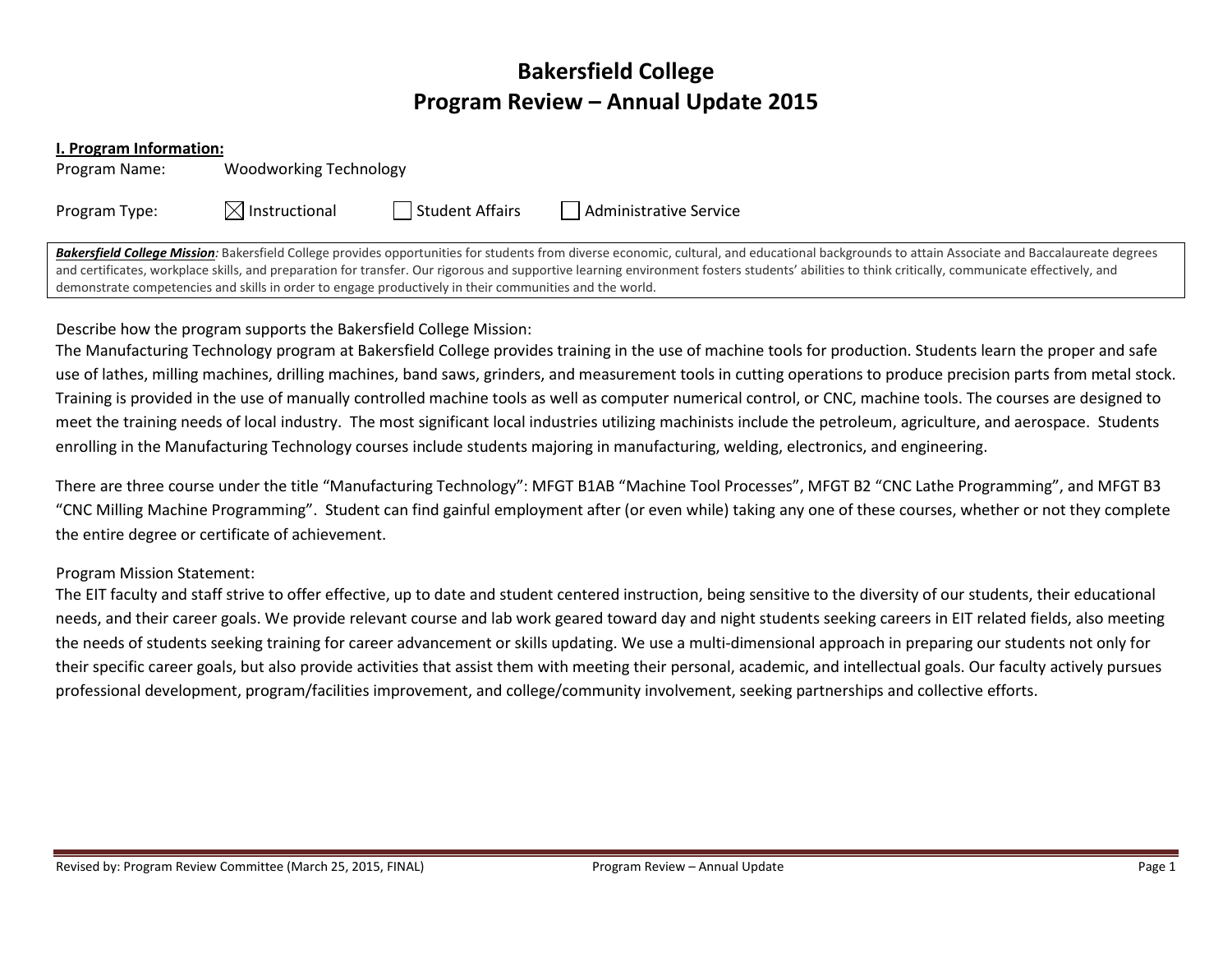## **II. Progress on Program Goals:**

A. List the program's current goals. For each goal (minimum of 2 goals), discuss progress and changes. If the program is addressing more than two (2) goals, please duplicate this section.

| <b>Program Goal</b>                                                                                                                     | Which institutional goals from the<br><b>Bakersfield College Strategic Plan will</b><br>be advanced upon completion of this<br>goal? (select all that apply)             | Progress on goal achievement<br>(choose one)                                                          | <b>Comments</b>                                                                                                                                                                                                                                                                                                |
|-----------------------------------------------------------------------------------------------------------------------------------------|--------------------------------------------------------------------------------------------------------------------------------------------------------------------------|-------------------------------------------------------------------------------------------------------|----------------------------------------------------------------------------------------------------------------------------------------------------------------------------------------------------------------------------------------------------------------------------------------------------------------|
| 1. Continue to<br>coordinate with<br>local industry<br>through the work<br>of advisory<br>boards and other<br>collaborative<br>efforts. | 1: Student Learning<br>2: Student Progression and Completion<br>3: Facilities<br>$\boxtimes$ 4: Oversight and Accountability<br>$\boxtimes$ 5: Leadership and Engagement | Completed:<br>(Date)<br>Revised:<br>(Date)<br>$\boxtimes$ Ongoing:<br>(Date)                          | An adjunct instructor was hired in August<br>2015 to divide the teaching load for the<br>lead manufacturing instructor who<br>became department chair in July 2014.<br>This has helped reach out to the local<br>community. A new dual-enrollment high<br>school course will help with partnership<br>efforts. |
| 2. Continue to<br>address gaps in<br>CTE core<br>indicators.                                                                            | 1: Student Learning<br>2: Student Progression and Completion<br>3: Facilities<br>$\boxtimes$ 4: Oversight and Accountability<br>5: Leadership and Engagement             | $\boxtimes$ Completed:<br>(Date)<br>  Revised:<br>(Date)<br>$\boxtimes$ Ongoing:<br>2015-16<br>(Date) | This is an ongoing goal, however, it is a<br>long-term goal being focused on by the<br>Occupational Education Task Force. This<br>goal will be replaced with the new goal<br>listed in section II B below.                                                                                                     |

### B. List new or revised goals (if applicable)

| <b>New/Replacement Program Goal</b>                                          | Which institutional goals will be advanced upon<br>completion of this goal? (select all that apply)                                                                    | <b>Anticipated Results</b>                                                                                             |
|------------------------------------------------------------------------------|------------------------------------------------------------------------------------------------------------------------------------------------------------------------|------------------------------------------------------------------------------------------------------------------------|
| Update course SLO's and program learning<br>outcomes to integrate with ILO's | $\Box$ 1: Student Learning<br>$\boxtimes$ 2: Student Progression and Completion<br>$ 3:$ Facilities<br>4: Oversight and Accountability<br>5: Leadership and Engagement | Updating program outcomes to be specific<br>and measureable to enable program planning<br>based on assessment results. |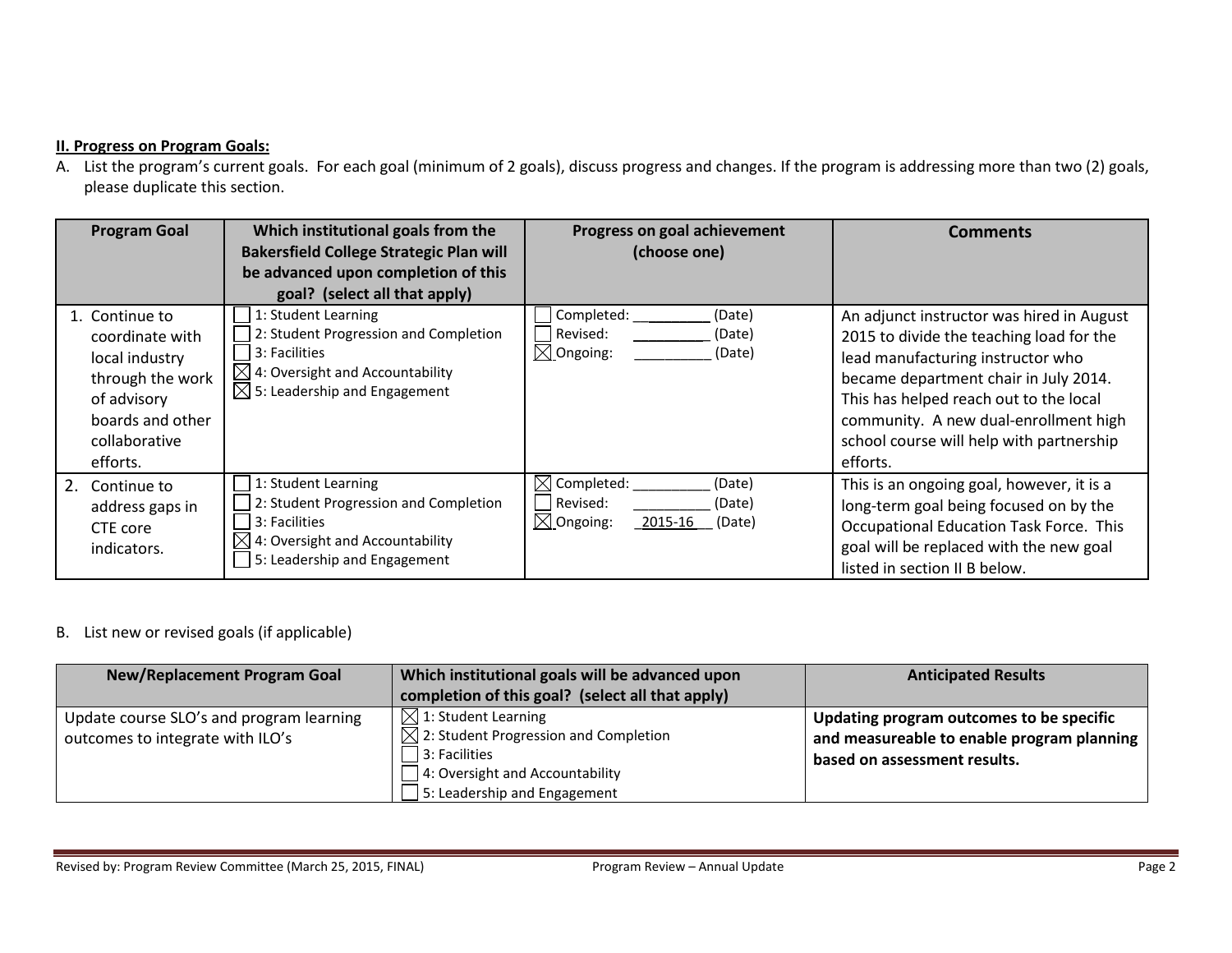### III. Trend Data Analysis:

Highlight any significant changes in the following metrics and discuss what such changes mean to your program.

- A. Changes in student demographics (gender, age and ethnicity).
	- •Gender makeup continues to remain steady with approximately 6% of the students being female.
	- $\bullet$ Age and ethnic composition closely parallels that of the entire college.
- B. Changes in enrollment (headcount, sections, course enrollment and productivity).

The 2014‐15 unduplicated headcount increased upward by 15%. Hopefully this is the beginning of a trend.

Four class sections were offered in 2014‐15.

In 2014-15, as in 2013-14 only four total sections of manufacturing technology courses were offered.

Last year FTES/FTEF productivity was 11.1, a slight increase of .2 over the previous year, but remaining steady.

C. Success and retention for face‐to‐face, as well as online/distance courses.

The retention and success rates for manufacturing technology were 83% and 79%, respectively. These were very close to the college-wide retention rate of 86% and success rate of 69%. Over the past five years these rates for the manufacturing technology are strong. Retention has been within 3-6 percentage points of the college-wide retention rate. Last year manufacturing students exceeded the college-wide success rate by ten percentage points.

D. Changes in the achievement gap and disproportionate impact (Equity).

The retention rate for African American, Hispanic, and white students were fairly close to the college‐wide rates for each ethnicity. The success rates for each group exceeded the college-wide rate. Most notably, African American students surpassed the college-wide rate by 28%.

|                  | <b>MFGT Retention</b> | <b>BC Retention</b> | $\Delta$ Retention | <b>MFGT Success</b> | <b>BC Success</b> | $\Delta$ Success |
|------------------|-----------------------|---------------------|--------------------|---------------------|-------------------|------------------|
| African American | 76%                   | 74%                 | +2%                | 71%                 | 49%               | $+28%$           |
| Hispanic         | 81%                   | 85%                 | -4%                | 77%                 | 65%               | $+12%$           |
| White            | 84%                   | 87%                 | -3%                | 80%                 | 74%               | +6%              |

E. Other program-specific data that reflects significant changes *(please specify or attach).* All Student Affairs and Administrative Services should respond.

## IV. Program Assessment (focus on most recent year):

A. How did your outcomes assessment results inform your program planning? Use bullet points to organize your response.

- Each of the three manufacturing technology courses has five general (nonspecific) SLO's.
- $\bullet$ The manufacturing technology program has three general PLO's, not currently aligned with the ILO's
- •In spring 2015 the campus-wide outcomes assessment procedure was updated.
- •It was determined that current manufacturing SLO's and PLO's are too broad and difficult to assess to determine specific, actionable information.
- •The current SLO's and PLO's will be revised in 2015‐16 so that they can inform program planning.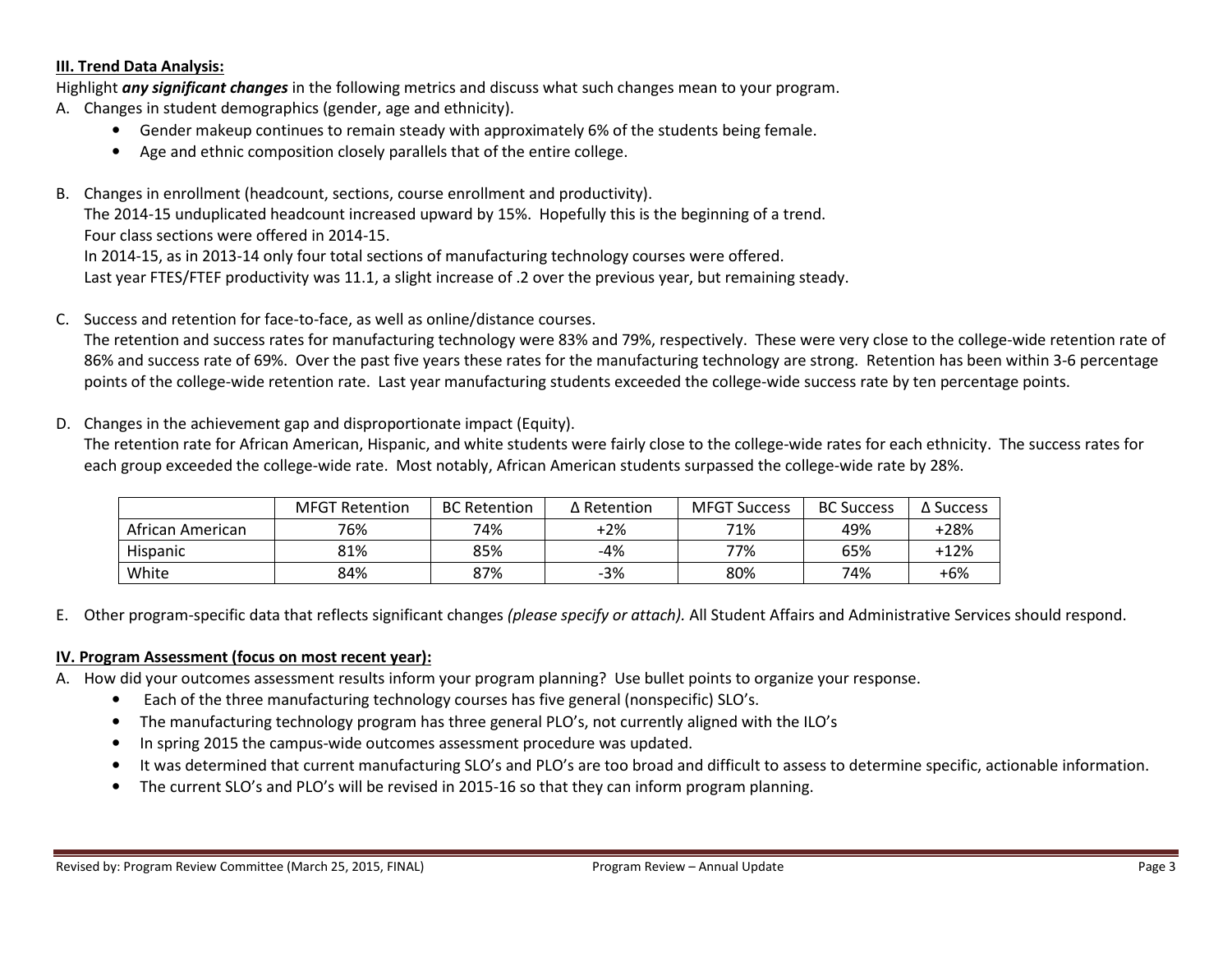- B. How did your outcomes assessment results inform your resource requests? The results should support and justify resource requests. No resources being requested.
- C. How do course level student learning outcomes align with program learning outcomes? Instructional programs can combine questions C and D for one response (SLO/PLO/ILO).

The SLO's will be updated to align with the following new PLO's:

- •Students will analyze manufacturing problems through the use of industry standard reference works.
- •Students will communicate effectively through the practice of basic technical writing, industrial drawing practices, and teamwork.
- •Students will demonstrate the knowledge, skill, and ability to design for, and manufacture parts by, metalworking processes.
- •Students will develop understand how manufacturing technology impacts society.
- D. How do the program learning outcomes or Administrative Unit Outcomes align with Institutional Learning Outcomes? All Student Affairs and Administrative Services should respond.

## Institutional Learning Outcomes:

Think: Think critically and evaluate sources and information for validity and usefulness. Communicate: Communicate effectively in both written and oral forms. Demonstrate: Demonstrate competency in a field of knowledge or with job-related skills. Engage: Engage productively in all levels of society – interpersonal, community, the state and the nation, and the world.

- E. Describe any significant changes in your program's strengths since last year. No changes to report.
- F. Describe any significant changes in your program's weaknesses since last year. No changes to report.
- G. If applicable, describe any unplanned events that affected your program. The lead faculty member for the manufacturing technology program is chair of the EIT department and was closely involved with development of the proposal and curriculum for the upcoming baccalaureate degree program.

V. Assess Your Program's Resource Needs: To request resources (staff, faculty, technology, equipment, budget, and facilities), please fill out the appropriate form. https://committees.kccd.edu/bc/committee/programreview

## Human Resources and Professional Development:

 1. If you are requesting any additional positions, explain briefly how the additional positions will contribute to increased student success. Include upcoming retirements or open positions that need to be filled.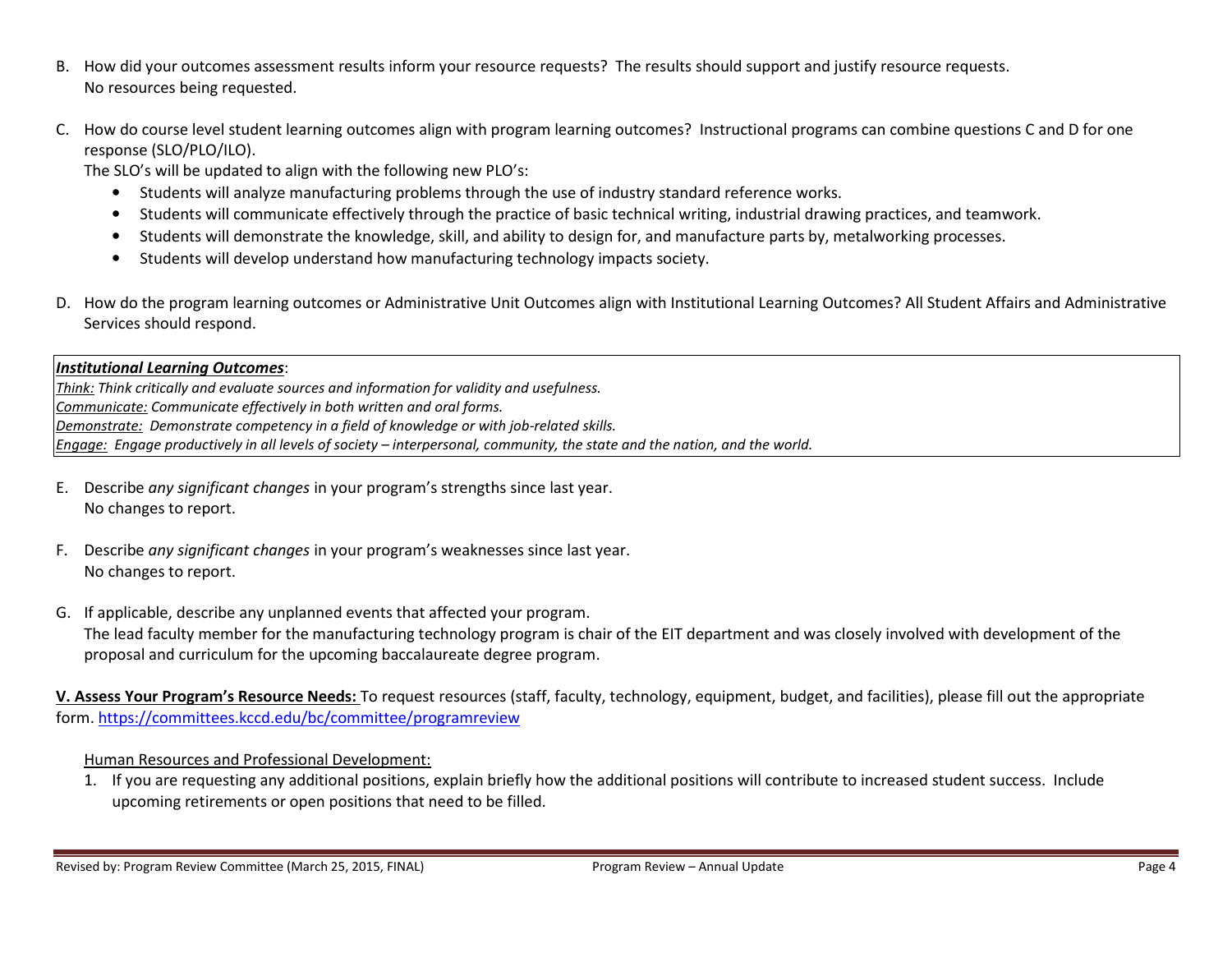- 2. Professional Development:
	- a. Describe briefly the effectiveness of the professional development your program has been engaged in (either providing or attending) during the last year, focusing on how it contributed to student success. None.
	- b. What professional development opportunities and contributions can your program make to the college in the future? The faculty of this program could make presentations regarding the career opportunities that exist for students in the field of manufacturing and machine tool technology.

# A. <u>Facilities:</u>

- 1. How have facilities' maintenance, repair or updating affected your program in the past year as it relates to student success? The condition of the manufacturing technology facilities is sufficient for the courses offered.
- 2. How will your Facilities Request for next year contribute to student success? No new facilities requested.
- C. Technology and Equipment:
	- 1. Understanding that some programs teach in multiple classrooms, how has new, repurposed or existing technology or equipment affected your program in the past year as it relates to student success? None.
	- 2. How will your new or repurposed classroom, office technology and/or equipment request contribute to student success? The machine tool lab (IT 7) houses a Mori Seiki CNC lathe which is used in the MFGT B2 class. The machine was purchased by Bakersfield College in 1981 – the machine has an internal memory of 8 kilobytes, for reference. Students would benefit from the replacement of this machine with state‐of‐the‐art technology by gaining first‐hand experience with the capabilities of new machinery. While the older machine is functional it is limited in its pedagogical flexibility.
	- 3. Discuss the effectiveness of technology used in your area to meet college strategic goals. The use of computers is essential for the CNC (computer numerical control) programming classes, MFGT B2 and B3. PC's are used for classroom programming exercises along with specialized training simulators produced by Haas Automation.
- C. Budget: Explain how your budget justifications will contribute to increased student success for your program. No budget increases are being requested at this time for the manufacturing technology program. The full‐time and adjunct faculty are working to plan curriculum that efficiently adds value for the College and the students without additional funding.

# VI. Conclusions and Findings: